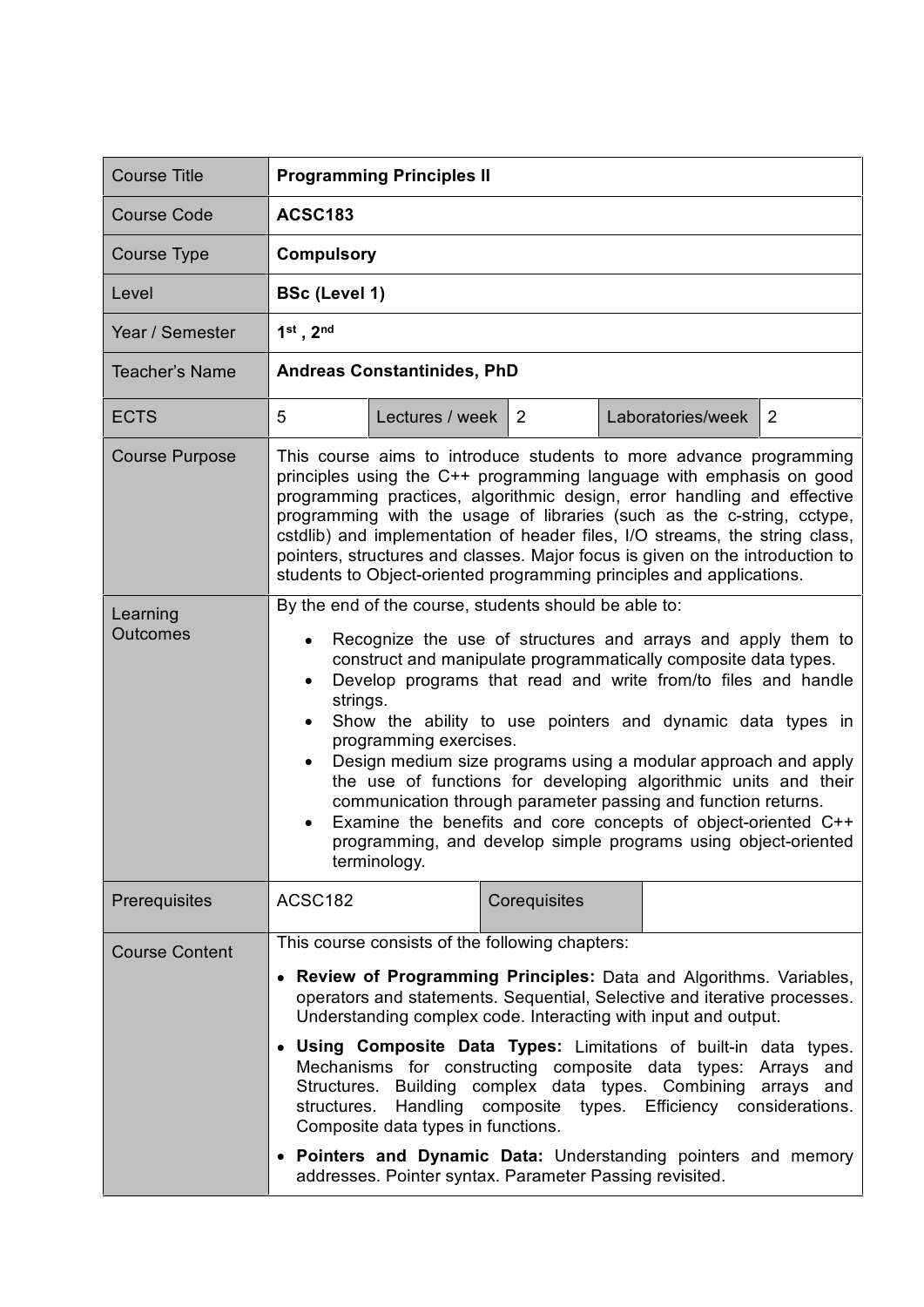|                         | . Pointers in Programmatic Development: Pointers and arrays.<br>Dynamic memory allocation. Memory allocation lifetime and memory<br>leaks. String handling.                                                                                                                                                                                                                                                                                                                                                                                                                                                                                                                                                                                                                                                                                                                                                                                                                                                                                                                                                       |
|-------------------------|-------------------------------------------------------------------------------------------------------------------------------------------------------------------------------------------------------------------------------------------------------------------------------------------------------------------------------------------------------------------------------------------------------------------------------------------------------------------------------------------------------------------------------------------------------------------------------------------------------------------------------------------------------------------------------------------------------------------------------------------------------------------------------------------------------------------------------------------------------------------------------------------------------------------------------------------------------------------------------------------------------------------------------------------------------------------------------------------------------------------|
|                         | • Persistent Storage: Files, file pointers and file objects. Reading and<br>writing methods. File manipulation.                                                                                                                                                                                                                                                                                                                                                                                                                                                                                                                                                                                                                                                                                                                                                                                                                                                                                                                                                                                                   |
|                         | • Modular Programming Revisited: Tackling larger programming tasks.<br>Dividing the problem into parts. Designing software solutions. Effects of<br>structures, pointers and dynamic content in functions. Breaking<br>programs into units. Use of header files and custom-made libraries.                                                                                                                                                                                                                                                                                                                                                                                                                                                                                                                                                                                                                                                                                                                                                                                                                        |
|                         | • Combining Data and Algorithms - Introduction to Object-<br><b>Orientation:</b> Introducing a new way of programming: functions as<br>members of 'objects'. Key features of object-orientation: Classes,<br>objects, properties and methods. Objects and memory management.                                                                                                                                                                                                                                                                                                                                                                                                                                                                                                                                                                                                                                                                                                                                                                                                                                      |
|                         | • Laboratory Work: The role of the C++ programming language as a tool<br>for solving advanced mathematical and engineering problems is<br>emphasised through practical work carried out.                                                                                                                                                                                                                                                                                                                                                                                                                                                                                                                                                                                                                                                                                                                                                                                                                                                                                                                          |
| Teaching<br>Methodology | The course is structured around lectures (2 hours per week) and<br>laboratories (2 housr per week) as well as homeworks/assignemts,<br>laboratory exercises, practical exercises, demonstrations and individual<br>work. During the lectures, students are encouraged to participate in<br>discussions enabling the exchange of ideas and examples. Laboratory<br>exercises are handed to students and their solutions are discussed at<br>laboratory periods. Additional tutorial time at the end of each lecture is<br>provided to students as well as additional notes for each section of the<br>course and worksheets, which process in the lab or as homework.<br>Students are expected to demonstrate the necessary effort to become<br>confident with the different concepts and topics of the course.<br>Lecture notes and presentations are available through the web (e-learning<br>platform) for students to use in combination with the textbooks.<br>Furthermore, theoretical principles are explained by means of specific<br>examples and for solving specific problems using practical examples. |
|                         | Students are also advised to use the subject's textbook or reference books<br>for further reading and practice.                                                                                                                                                                                                                                                                                                                                                                                                                                                                                                                                                                                                                                                                                                                                                                                                                                                                                                                                                                                                   |
| <b>Bibliography</b>     | Textbooks:<br>Walter Savitch, Problem Solving with C++, Addison-Wesley, 7th Ed.,<br>2009, ISBN: 0-321-54940-6. References:                                                                                                                                                                                                                                                                                                                                                                                                                                                                                                                                                                                                                                                                                                                                                                                                                                                                                                                                                                                        |
|                         | References:<br>Harvey M. Deitel, Paul J. Deitel, C++ How to Program, Prentice<br>Hall, 7th Ed., 2010, ISBN: 0-136-11726-0.                                                                                                                                                                                                                                                                                                                                                                                                                                                                                                                                                                                                                                                                                                                                                                                                                                                                                                                                                                                        |
| Assessment              | The Students are assessed via continuous assessment throughout the<br>duration of the Semester, which forms the Coursework grade and the final<br>written exam. The coursework and the final exam grades are weighted<br>40% and 60%, respectively, and compose the final grade of the course.                                                                                                                                                                                                                                                                                                                                                                                                                                                                                                                                                                                                                                                                                                                                                                                                                    |
|                         | Various approaches are used for the continuous assessment of the<br>students, such as mid-term test, class participation and laboratory work,                                                                                                                                                                                                                                                                                                                                                                                                                                                                                                                                                                                                                                                                                                                                                                                                                                                                                                                                                                     |